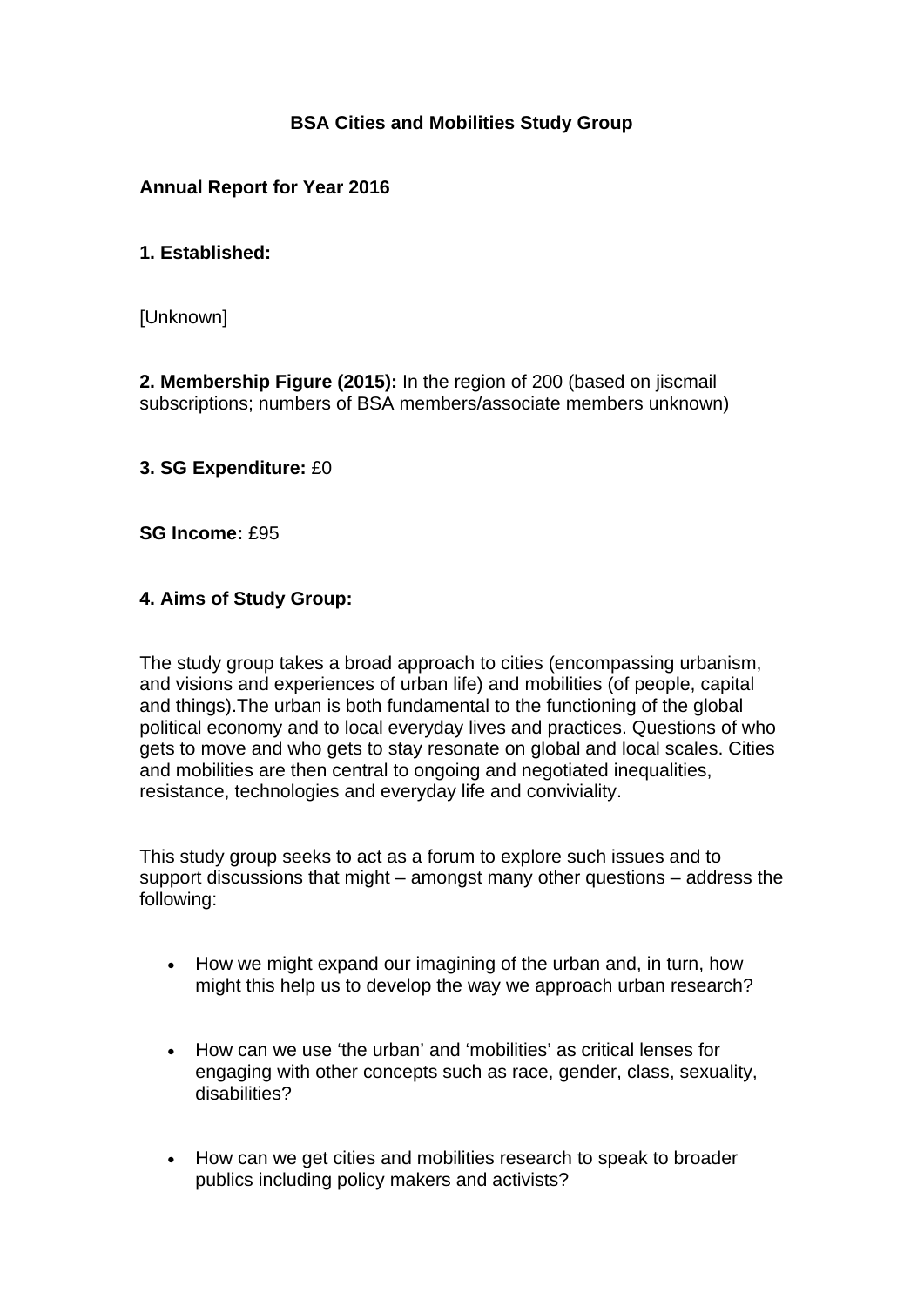Given the broad and multifaceted nature of 'Cities and Mobilities', this group actively supports the following activities:

- Inter-disciplinary discussions beyond sociology
- Critical urban discussions and debates with broader publics
- The involvement and encouragement of postgraduate and ECR scholars in the study group.
- Innovative methods and research

### **5. Review of Year:**

The study group's major project this year was the transition to new convenors and a re-launch of the group. Emma Jackson and Kirsteen Paton took over from Robin Smith as co-conveners of the SG in May 2016. The main aim this year was to manage the transition and broaden the scope and membership of the group's activities. We did so in a variety of ways. We used social media to re-launch the group and gain feedback from current and potential members about what they would like from the group. We created a Twitter account (with x followers) and set up a website

https://bsacitiesandmobilities.wordpress.com/

We held our first event Urban Methods on the Move (Goldsmiths, 16<sup>th</sup>) September 2016). The event title reflects the feedback we received and our ambition to reconnect with, and further develop, an innovative, radical and creative tradition in urban research and included a mix of PGs, ECRs and senior academics. This event was attended by 27 delegates. Links, resources and information from the presentations on the event can be found on the website.

#### **6. Membership**

Membership of the SG is ad hoc, with no formal list maintained by the conveners' no fee charged; 225 people are signed up to group's jiscmail.